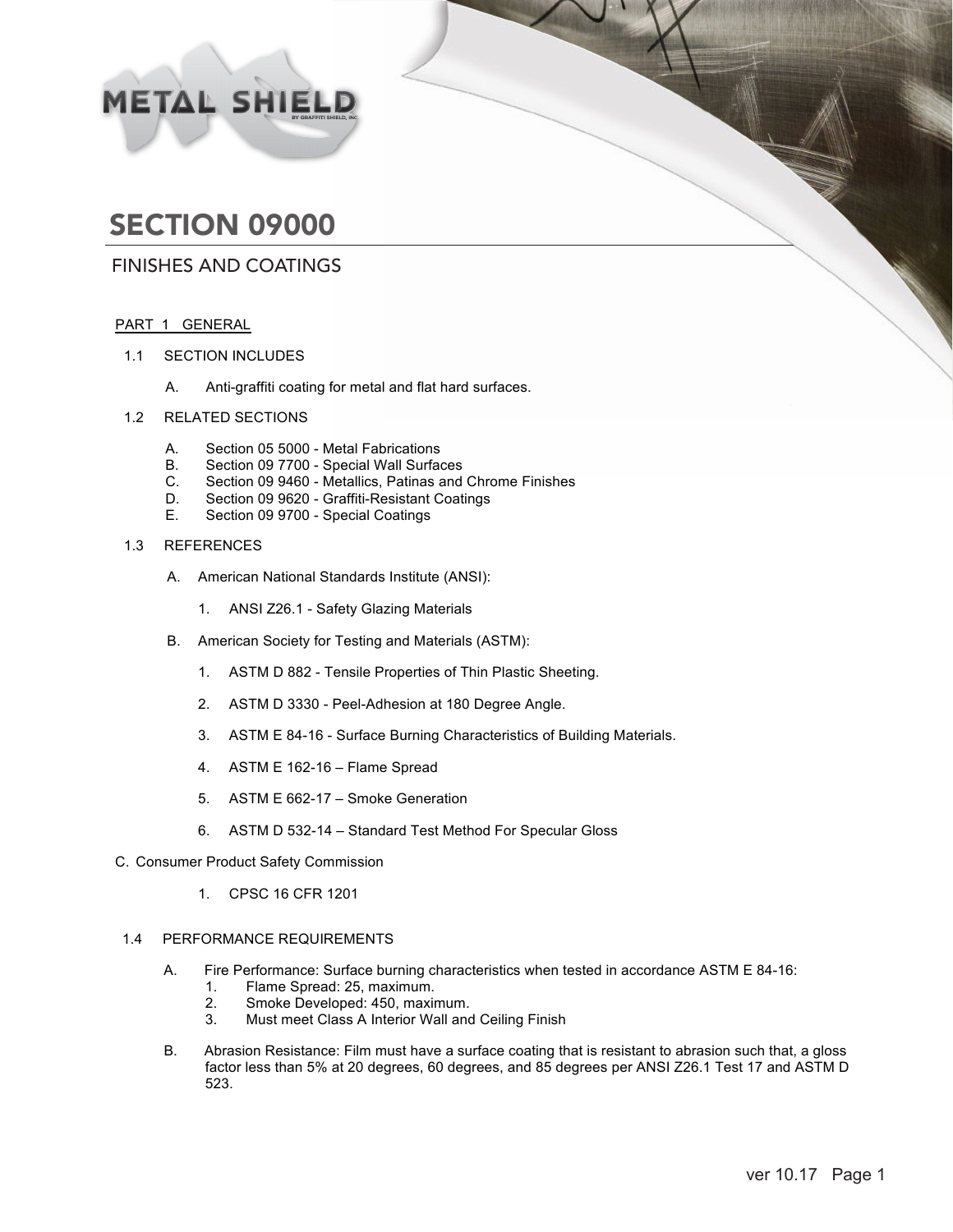

### FINISHES AND COATINGS

#### 1.5 SUBMITTALS

- A. Submit under provisions of Section 01300.
- B. Product Data: Manufacturer's data sheets on each product to be used, including:
	- 1. Preparation instructions and recommendations.
	- 2. Storage and handling requirements and recommendations.
	- 3. Installation methods.
- C. Selection Samples: For each film specified, submit film samples representing manufacturer's film type for the project.
- D. Verification Samples: For each film specified, two samples representing film color and pattern.

#### 1.6 QUALITY ASSURANCE

- A. Manufacturer Qualifications: All primary products specified in this section will be supplied by a single manufacturer with a minimum of ten years' industry experience.
- B. Installer Qualifications: All products listed in this section are to be installed by a single installer with a minimum of five years demonstrated experience in installing products of the same type and scope as specified.<br>1. Pro
	- Provide documentation that the installer is authorized by the Manufacturer to perform Work specified in this section.
	- 2. Provide proof of ability to purchase material through authorized distributor or manufacture.
	- 3. Material is to be precut and made to fit panel with no more than 1/8" tolerance and have .2 radius corners to alleviate peeling at corners.
	- 4. Precutting must be done via CNC or similar device to ensure clean cutting is done.<br>5. Part number and cataloging is done and stored in a database by area, property, or
	- 5. Part number and cataloging is done and stored in a database by area, property, or location to allow easy reordering of panels. Engraved in predetermined corner on surface of film with minimum ½ font for viewing and cataloging.
- C. Mock-Up: Provide a mock-up for evaluation of surface preparation techniques and application workmanship.
	- 1. Finish areas designated by Architect.
	- 2. Do not proceed with remaining work until workmanship, color, and sheen are approved by Architect.
	- 3. Refinish mock-up area as required to produce acceptable work.
- D. Material attributes.
	- 1. Materials must be manufactured of extruded PET and/or Polyurethane.
	- 2. Material must have a deposition of mixed metals to match Stainless Steel 304 or Brushed Aluminum with #4-line grain finish.<br>3. Adhesive must be a removable system to all
	- Adhesive must be a removable system to allow adhesive to bond to material upon removal.
	- 4. Material thickness minimum of .006 in (6-Mil)
	- 5. Acrylic based hard for scratch resistance and acid attack resistance.
	- 6. Adhesive protective release liner minimum thickness of .003 in (3-Mil)

#### 1.7 DELIVERY, STORAGE, AND HANDLING

- A. Store products in manufacturer's unopened packaging until ready for installation.
- B. Store and dispose of hazardous materials, and materials contaminated by hazardous materials, in accordance with requirements of local authorities having jurisdiction.
- C. Please recycle materials to reduce carbon footprint.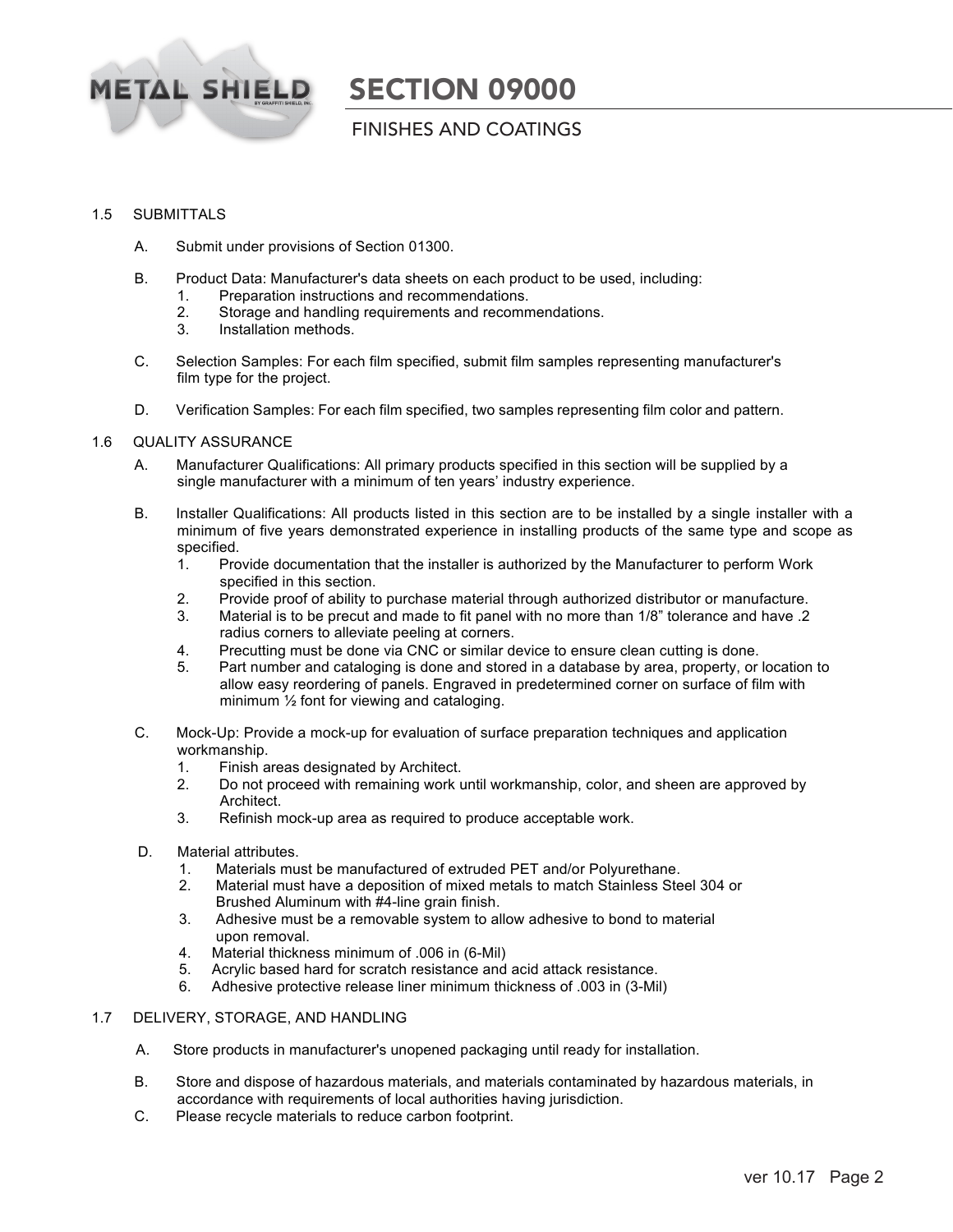

### FINISHES AND COATINGS

A. Maintain environmental conditions (temperature, humidity, and ventilation) within limits recommended by manufacturer for optimum results. Do not install products under environmental conditions outside manufacturer's absolute limits.

#### 1.9 WARRANTY

A. Anti-graffiti films are warranted for a period of 12 months when installed outdoors and installed indoors. Installation must be done to manufactures guidelines. Warranty is for material failure, not against vandalism.

#### PART 2 PRODUCTS

#### 2.1 MANUFACTURERS

- A. Acceptable Manufacturer: Graffiti Shield, Inc. 2940 E. La Palma Ave Suite D Anaheim, CA 92806 (714) 575-1100 sales@graffiti-shield.com www.graffiti-shield.com
- B. Acceptable Distributor/Installer:
- C. Requests for substitutions will be considered in accordance with provisions of Section 1.6.

#### 2.2 ANTI-GRAFFITI SURFACE FILM

- A. Anti-Graffiti Surface Film: Metal Shield Stainless Steel 6 Mil Anti-Graffiti Film. Stainless Steel polyester film with a durable acrylic abrasion resistant coating over one surface and a pressure sensitive adhesive over the other.
	- 1. Physical / Mechanical Performance Properties:
		- a. Film Color: Opaque and mimic Stainless Steel.
		- b. Thickness: Nominal 6 mils (.006 in).
		- c. Tensile Strength (ASTM D 882): 28,000-30,000 lbs./psi.
		- d. Break Strength (ASTM D 882) (Per Inch Width): 190 lbs.
		- e. Elongation at Break (ASTM D 882): >100 percent.
		- f. Peel Strength: 1,000 g/inch. (ASTM D 3330)
		- g. Abrasion Resistance (ASTM D 523): ANSI Z26.1 Test 17 with a gloss factor less than 5% at 20 degrees, 60 degrees, and 85 degrees
		- h. Chemical Resistance (ASTM D 523): ANSI Z26.1 Test 19-Pass
		- i. Radiant panel index of 0 (zero)
		- j. Surface Burn Building Materials (ASTM E 84-16)
			- 1. Flame spread index = 15
			- 2. Smoke develop index = 110
		- k. Optical Density of Smoke (ASTM E 662-17)
			- 1.  $Ds = 0 \text{ @ } 1.5 \text{ min}$
			- 2. Ds =  $>1.0 \text{ @ } 4 \text{ min}$
			- 3. Ds Max < 63 Radiant Source
			- 4. Ds Max < 64 Pilot Flame
	- 2. Uniformity: No noticeable pin holes, streaks, thin spots, scratches, banding or other optical defects.
	- 3. Variation in Total Transmission across the Width: Less than 2 percent over the average at any portion along the length.
	- 4. Identification: Labeled as to Manufacturer as listed in this Section.<br>5. Acid Resistant Top Coat. Must have an acid resistant top coat that
	- Acid Resistant Top Coat. Must have an acid resistant top coat that does not mar during a vandal attack when acid etching agents are used. Acid agent must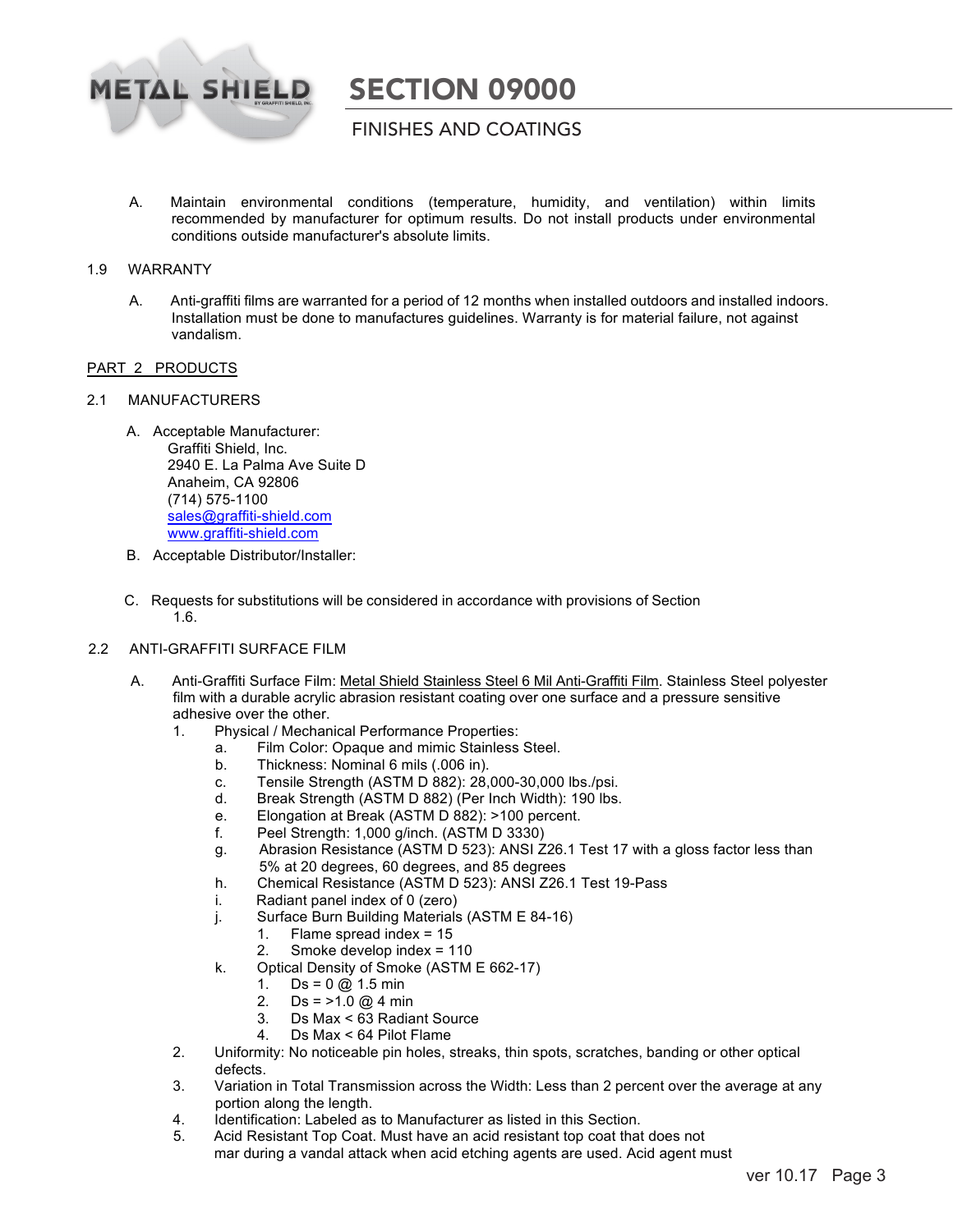## **FINISHES AND COATINGS**

- B. Anti-Graffiti Surface Film: Metal Shield Brushed Aluminum 6.5-Mil Anti-Graffiti Film. Brushed Aluminum polyester film with a durable acrylic abrasion resistant coating over one surface and a pressure sensitive adhesive over the other.
	- 1. Physical / Mechanical Performance Properties:

**METAL SHIELD** 

- a. Film Color: Opaque and mimic Brushed Aluminum.
- b. Thickness: Nominal 6 mils (.006 in).
- c. Tensile Strength (ASTM D 882): 28,000-30,000 lbs./psi.
- d. Break Strength (ASTM D 882) (Per Inch Width): 190 lbs.
- e. Elongation at Break (ASTM D 882): >100 percent.
- f. Peel Strength: 1,000 g/inch. (ASTM D 3330)
- g. Abrasion Resistance (ASTM D 523): ANSI Z26.1 Test 17 with a gloss factor less than 5% at 20 degrees, 60 degrees, and 85 degrees
- h. Chemical Resistance (ASTM D 523): ANSI Z26.1 Test 19-Pass
- i. Radiant panel index of 0 (zero)
- j. Surface Burn Building Materials (ASTM E 84-16)
	- 1. Flame spread index = 15
		- 2. Smoke develop index = 110
- k. Optical Density of Smoke (ASTM E 662-17)
	- 1.  $Ds = 0 @ 1.5 min$ <br>2.  $Ds = >1.0 @ 4 min$
	- $Ds = >1.0 \text{ @ } 4 \text{ min}$
	- 3. Ds Max < 63 Radiant Source
	- 4. Ds Max < 64 Pilot Flame
- 2. Uniformity: No noticeable pin holes, streaks, thin spots, scratches, banding or other optical defects.
- 3. Variation in Total Transmission across the Width: Less than 2 percent over the average at any portion along the length.
- 4. Identification: Labeled as to Manufacturer as listed in this Section.<br>5. Acid Resistant Top Coat. Must have an acid resistant top coat that
- 5. Acid Resistant Top Coat. Must have an acid resistant top coat that does not mar during a vandal attack when acid etching agents are used. Acid agent must wipe off clean and leave no residue in top coat.
- C. Anti-Graffiti Surface Film: Metal Shield Gold Brushed 6.5-Mil Anti-Graffiti Film. Gold Brushed polyester film with a durable acrylic abrasion resistant coating over one surface and a pressure sensitive adhesive over the other.
	- 1. Physical / Mechanical Performance Properties:
		- a. Film Color: Opaque and mimic Brushed Gold.
		- b. Thickness: Nominal 6 mils (.006 in).
		- c. Tensile Strength (ASTM D 882): 28,000-30,000 lbs./psi.
		- d. Break Strength (ASTM D 882) (Per Inch Width): 190 lbs.
		- e. Elongation at Break (ASTM D 882): >100 percent.
		- f. Peel Strength: 1,000 g/inch. (ASTM D 3330)
		- g. Abrasion Resistance (ASTM D 523): ANSI Z26.1 Test 17 with a gloss factor less than 5% at 20 degrees, 60 degrees, and 85 degrees
		- h. Chemical Resistance (ASTM D 523): ANSI Z26.1 Test 19-Pass
		- i. Radiant panel index of 0 (zero)
		- j. Surface Burn Building Materials (ASTM E 84-16)
			- 1. Flame spread index = 15
			- 2. Smoke develop index = 110
		- k. Optical Density of Smoke (ASTM E 662-17)
			- 1. Ds =  $0 \text{ @ } 1.5 \text{ min}$ <br>2. Ds = >1.0 @ 4 min
			- 2. Ds = >1.0 @ 4 min<br>3. Ds Max < 63 Radia
			- Ds Max < 63 Radiant Source
			- 4. Ds Max < 64 Pilot Flame
	- 2. Uniformity: No noticeable pin holes, streaks, thin spots, scratches, banding or other optical defects.
	- 3. Variation in Total Transmission across the Width: Less than 2 percent over the average at any portion along the length.
	- 4. Identification: Labeled as to Manufacturer as listed in this Section. ver 10.17 Page 4